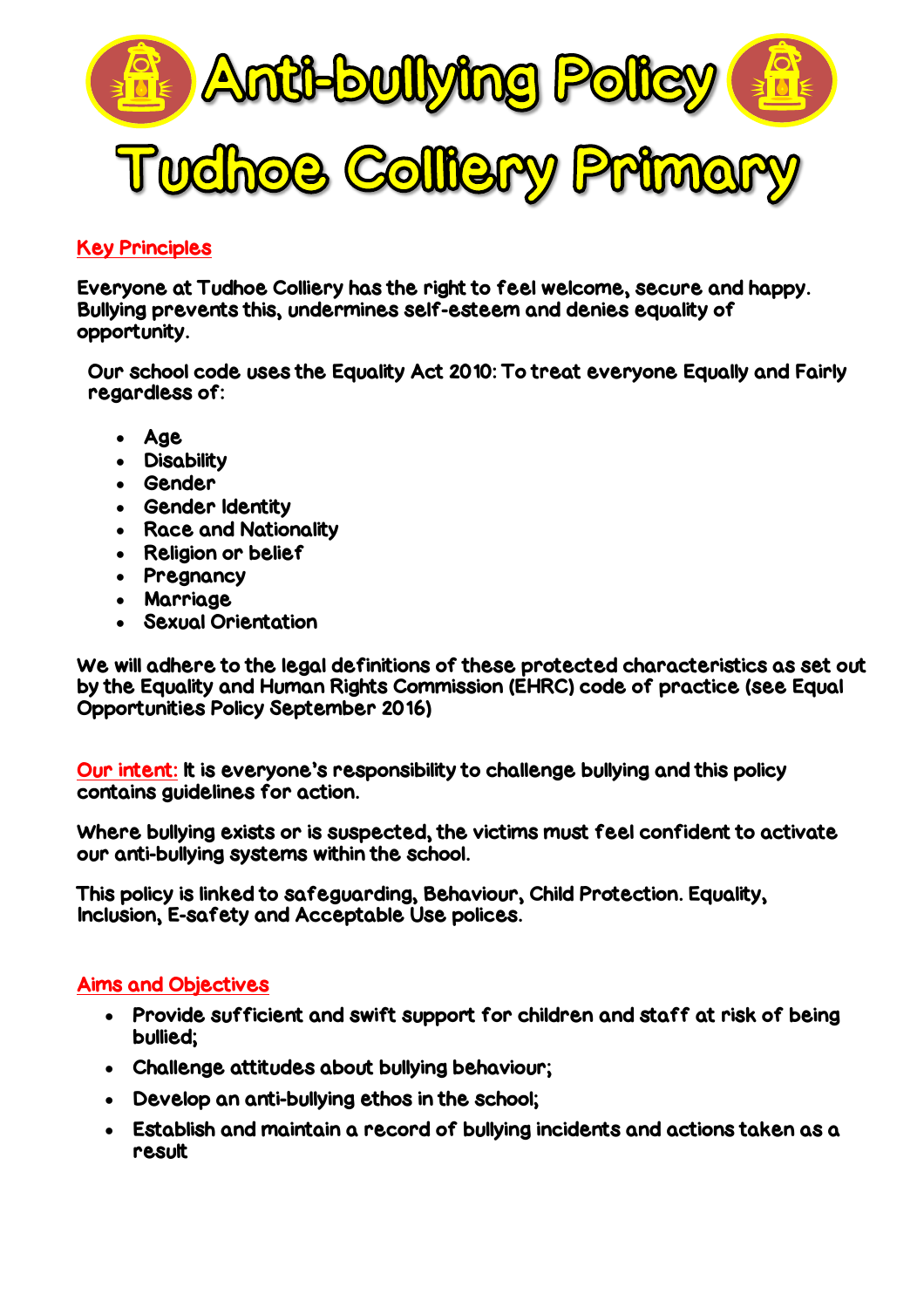#### What is Bullying?

Bullying is: *deliberately hurtful behaviour that is repeated over a period of time*, making it difficult for the person concerned to defend themselves.

Our pupil version: *Doing something Several Times On Purpose to hurt/upset* someone else

We agreed this during our anti-bullying week 2016 and shared it with parents at our Cool Afternoon.

Bullying can take many forms:

- Name-calling,
- Violence,
- Threatened violence,
- Isolation.
- Ridicule,
- Emotional bullying,
- Indirect action such as spreading unpleasant stories,
- Cyber bullying.

In some cases, bullying can be prejudice driven and some may be targeted at someone due to:

- Age,
- Race,
- Religion or culture,
- SEN or disability,
- Health conditions or appearance,
- Sexual orientation,
- Gender,
- Gender identity,
- Beliefs,
- Home circumstances.

At Tudhoe Colliery, all forms of bullying will be investigated and challenged.

#### Who does the policy apply to?

This policy applies to all forms of bullying within the school environment, between all stakeholders: children, staff and parents, for example:

- Children bullying each other
- Children bullying staff
- Staff bullying children
- Staff bullying each other
- Parents bullying staff

The school works hard to ensure that all stakeholders know the difference between bullying and simply "falling out".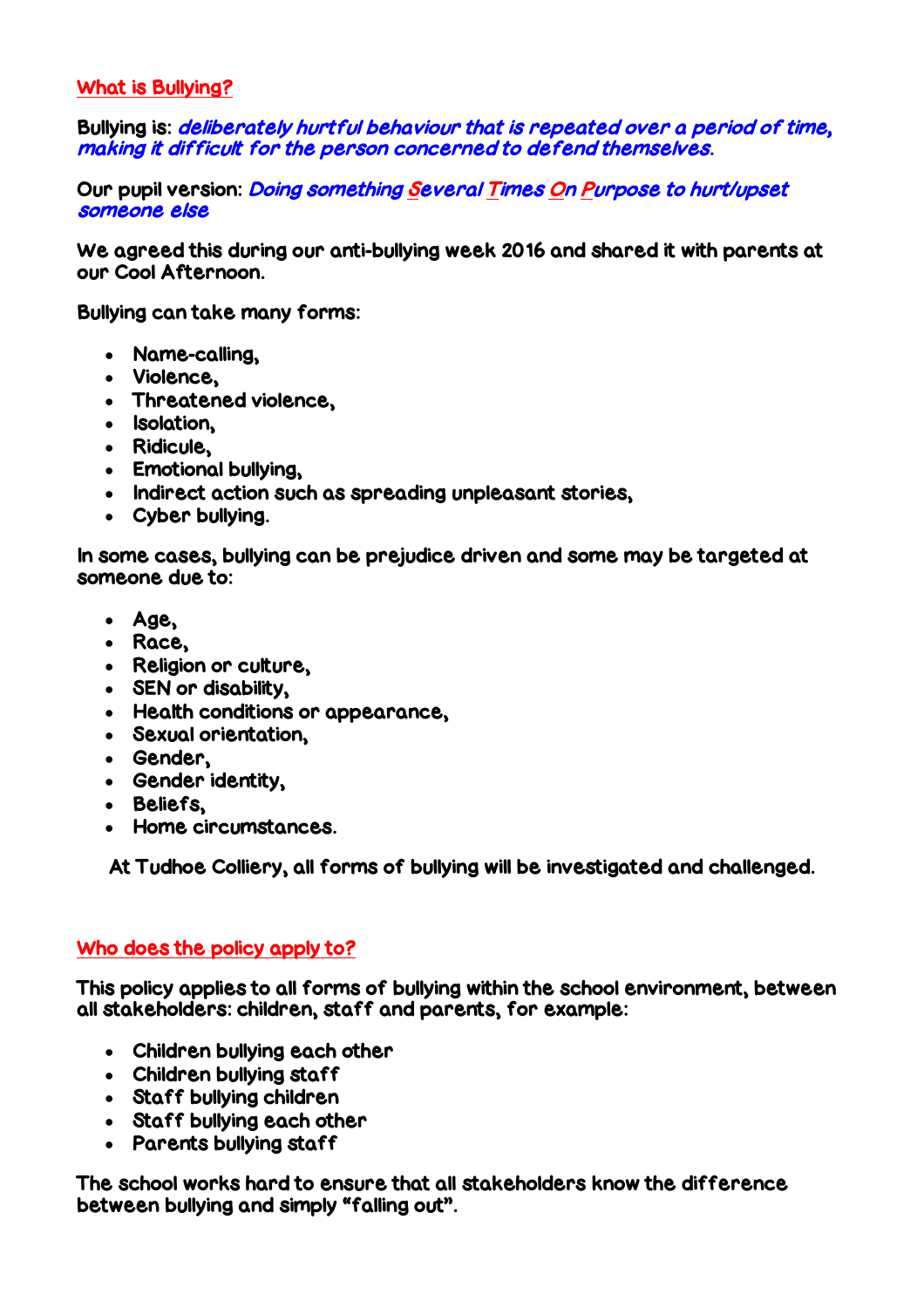#### Actions to Prevent Bullying

Senior leaders will organise Assemblies and special events to tackle Bullying. These will be held regularly to remind pupils of the school's expectations, procedures and provide confidence to children who are vulnerable. Assemblies will also be held to encourage children to embrace and celebrate difference, for example using resources from the 'Educate and Celebrate' programme.

At the start of a new school year, senior leaders go through the School's behaviour non-negotiables with all pupils, which includes anti-bullying. This is then done regularly by staff throughout the year.

Staff will be vigilant for signs of bullying and always take reports of incidents seriously. We will use the curriculum whenever possible to reinforce the ethos of the school and help pupils to develop strategies to combat bullying-type behaviour. In Personal, Social, Health & Citizenship Education lessons, year group teachers will ensure that units of work are sufficient and progressively build understanding and confidence.

### Pupil Involvement

Pupil voice meetings will be held throughout the year. These will routinely address bullying issues, but specific 'Anti-bullying' Pupil voice sessions will be held regularly to purely focus on this issue.

Year 5 pupils will be set up as 'Pupil Mentors' (under the guidance of Mr Theakston who has received training within this area) to help deal with 'Friendship issues' at playtimes and provide a further link between pupils and staff.

#### Identifying Bullying

Bullying can be difficult to identify because it is often subtle, covert nd rarely witnessed by adults. However, some of the warning signs can include:

- Torn clothing and damaged books
- Sudden mood swings
- Loss of belongings
- Requests to be accompanied to and from school
- Bedwetting
- Nail biting
- Nervous tics
- Sleep walking
- Flinching
- Underachievement
- School refusal
- Temper flare ups
- Physical marks
- Avoidance of certain days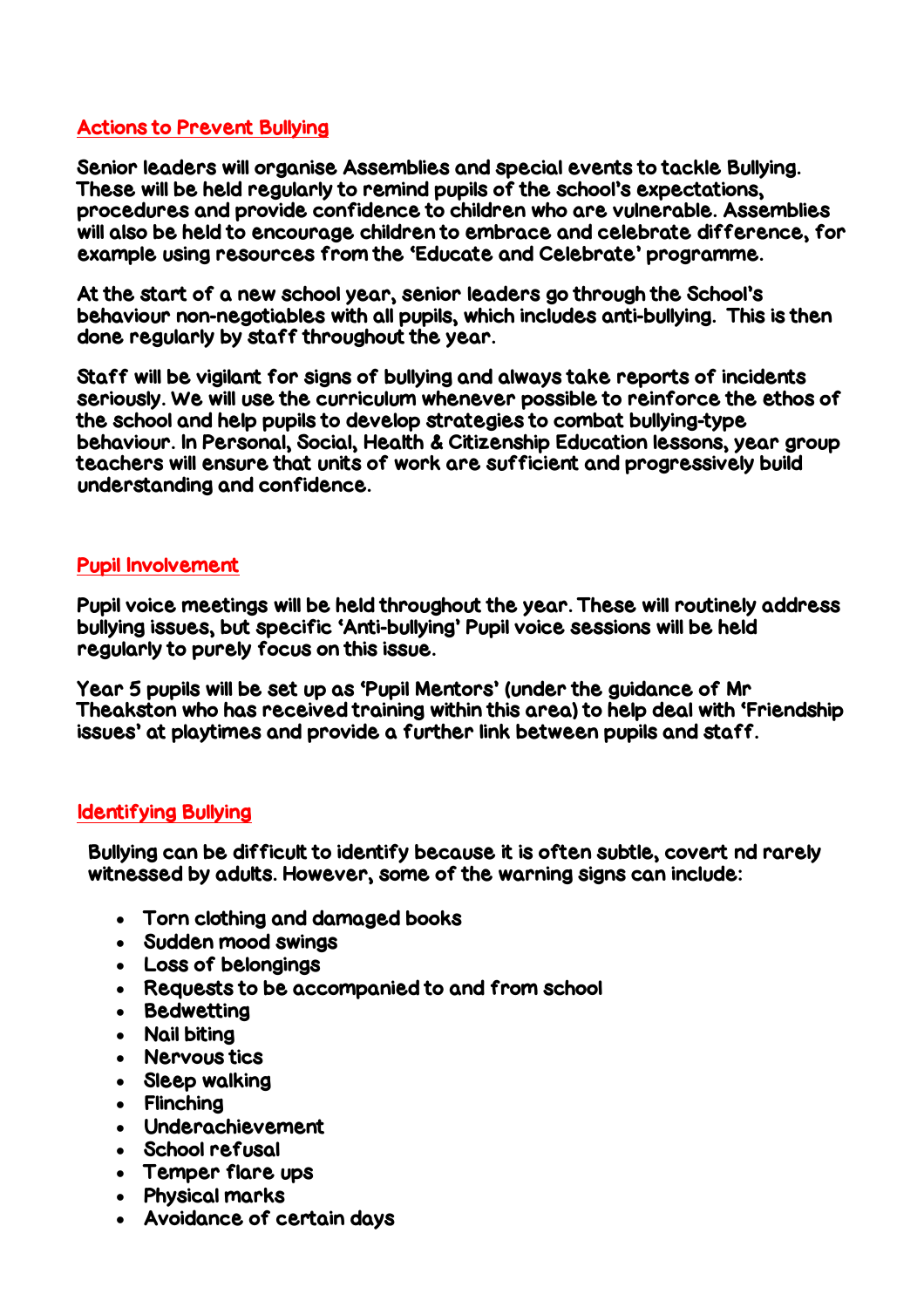Psychosomatic illness

# Reporting Bullying

Pupils are told, for example through regular whole school assemblies, staff reminders and PSHE lessons, that they must report any incidence of bullying to an adult within school; also when another pupil tells them that they are being bullied or if they see bullying taking place, it is their responsibility to report their knowledge to a member of staff.

At Tudhoe Colliery, staff are always available to speak to parents about any concerns they may have. Parents are also informed via the school newsletters of what they should do if they have concerns about the safety of a child.

All reported incidents of bullying will be investigated using a Bullying Incident form (see Appendix 1) and taken seriously by staff members. This form will record details from the alleged victim and perpetrator as well as any witnesses. If bullying is not found to be occurring, the incident will still be dealt with and the person reporting will be spoken to about why it is not an incident of bullying, for example it may be a one off incident, two friends falling out, two children who just don't like each other, or a misunderstanding.

If bullying is found to be occurring, action will be taken to ensure that the bullying desists. This action will vary depending on the situation but will involve:

- Ensuring the victim has a way of reporting any incidents quickly to someone they feel comfortable talking to;
- Putting systems in place to ensure the victim and perpetrator/s are kept apart wherever possible;
- Informing all staff;
- Informing parents;
- An ongoing Bullying Record will be put in place to record any future incidents of bullying (see Appendix 2);

It may also involve:

- Working with the SENCO;
- Working with outside agencies such as health care professionals, behaviour teams or the police.

In order to ensure effective monitoring of such occurrences, and to facilitate coordinated action, all proven incidences of bullying will be reported to the Headteacher.

Bullying instances will be collated by Phase Leaders at the end of each half term and discussed in Senior Leadership meeting to find any patterns and discuss strategies to deal with bullying/awareness raising sessions etc.

## Intervention Strategies

Upon discovery of an incident of bullying, we will discuss with the children the issues appropriate to the incident and to their age and level of understanding. If the incident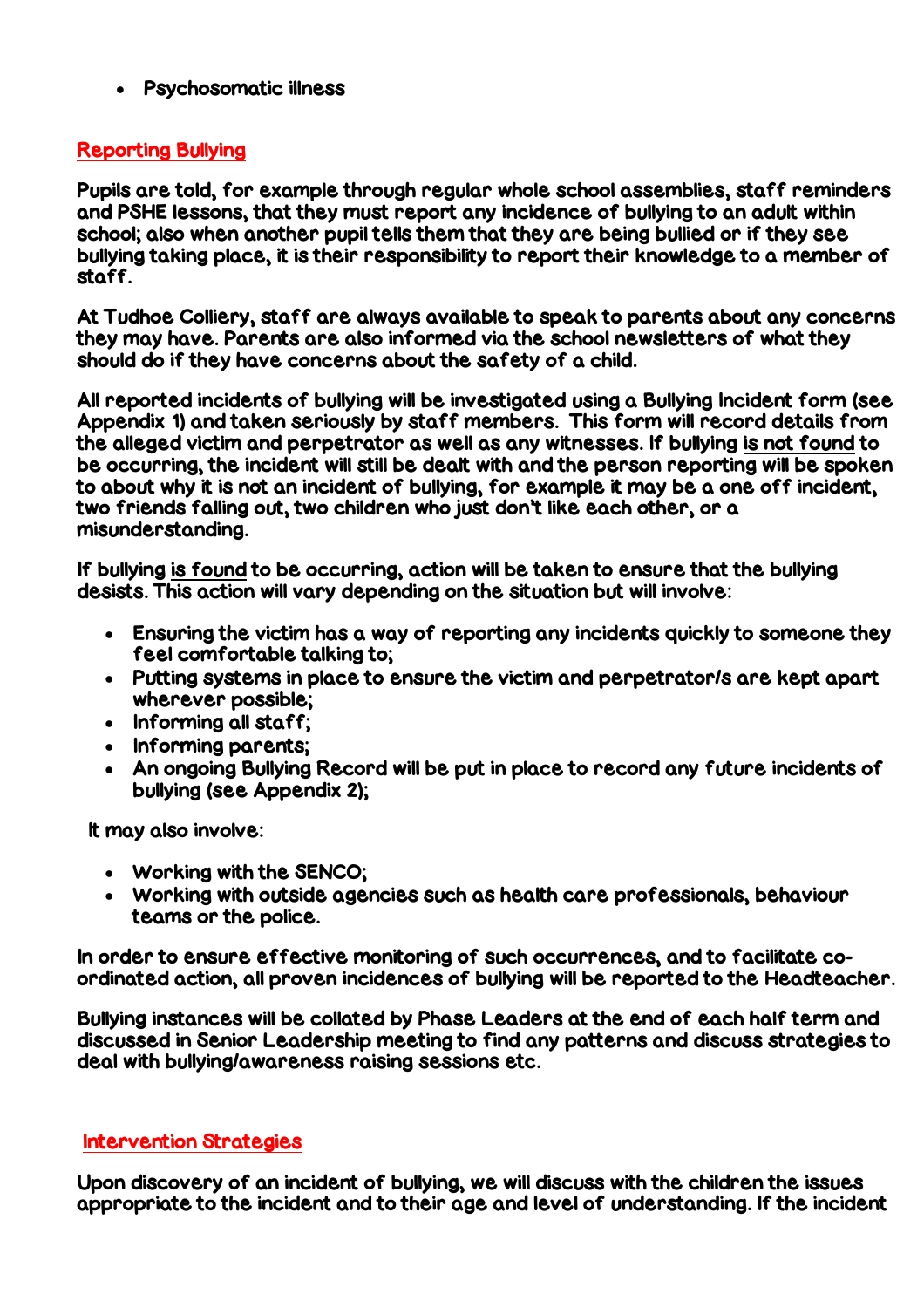is not too serious, a problem-solving approach may help. The victim will be offered the choice to be included or excluded from the enquiry.

In discussion, the member of staff will try to remain neutral and deliberately avoid direct, closed questioning which may be interpreted as accusatory or interrogational in style. Each pupil must be given an opportunity to speak and the discussion should remain focused on finding a solution to the problem and stopping the bullying recurring.

Parents should be informed, their view point understood and involvement encouraged.

Rebuilding - If pupils expect follow-up, they are less likely to start bullying again!

When a solution is reached, a programme of tracking meetings needs to be put in place to closely review progress. In most cases, these short tracking meetings should be daily at first followed by longer intervals agreed by participants.

There are various strategies that can be applied if more than one pupil is involved in bullying another. Role-play and other drama techniques can be used as well as Circle Time. If held regularly, this can be an effective way of sharing information and provide a forum for discussing important issues such as equal rights, relationships, justice and acceptable behaviour.

Victims need to be taught assertive behaviour techniques.

If you are being bullied:

- Try to stay calm and look as confident as you can;
- Be firm and clear look them in the eye and tell them to stop;
- Get away from the situation as quickly as possible;
- Tell an adult what has happened straight away.

#### Parental Involvement

Parents of bullies and their victims will be informed of the incident and the action that has taken place. Parental views will be obtained and given due consideration. They will be asked to support strategies proposed to tackle the problem. The bully will also be reminded of the possible consequences of bullying and the sanctions for repeated incidents will be clearly explained.

Persistent bullies will be excluded from school.

Where necessary we shall call on outside support and resources such as the Behaviour Support Service and Educational Psychology Service.

## Roles and Responsibilities

It is the collective responsibility of all staff members including lunchtime supervisors, admin staff, teaching assistants and teaching staff to: